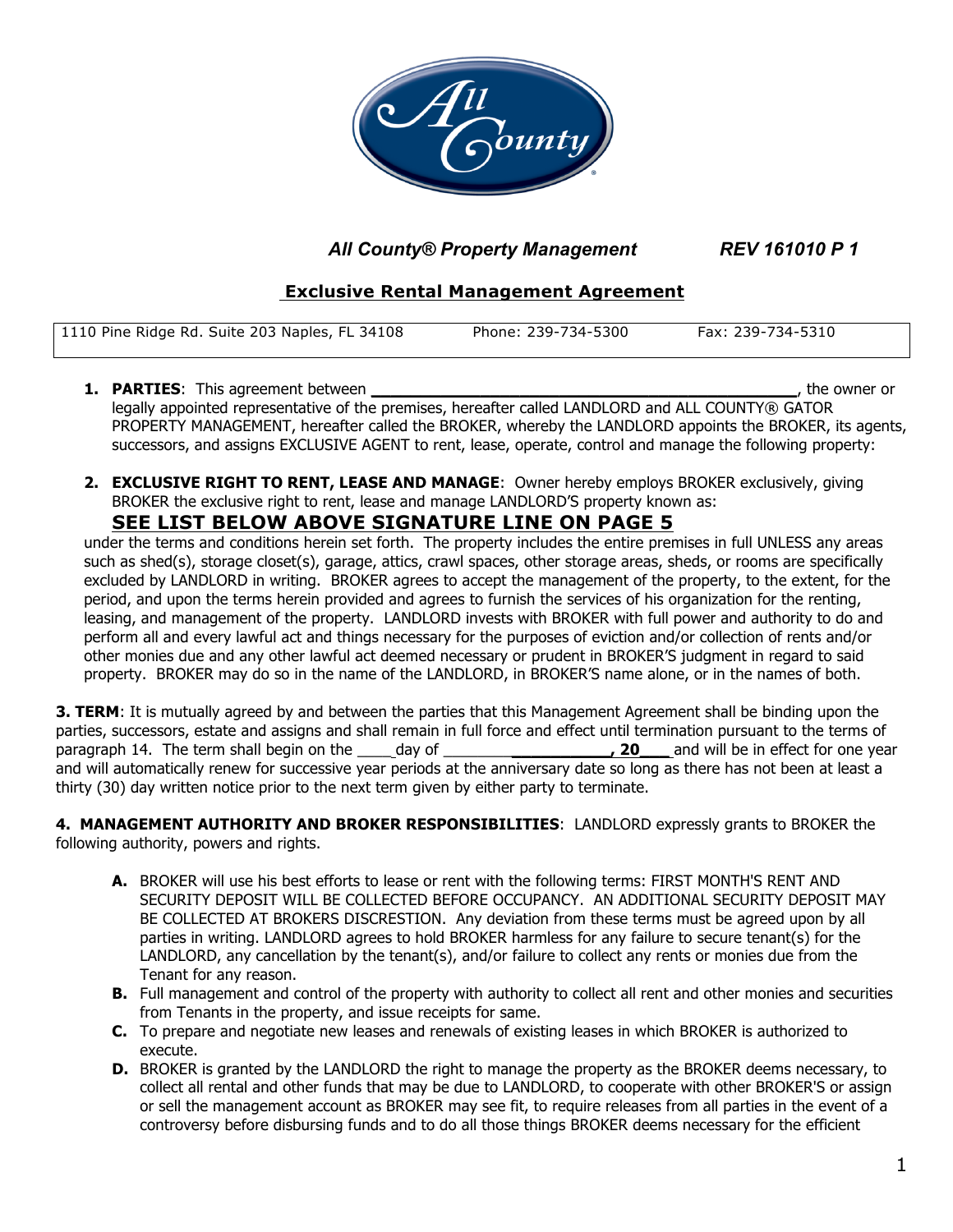management of the property with the exception of authority or responsibilities expressly retained by LANDLORD in writing.

- **E.** To change locks on the property between tenancies for safety and security reasons.
- **F.** To place "For Rent" signs on the property unless prohibited by applicable HOA bylaws or local ordinances.
- **G.** To place a lock box on the property unless prohibited by applicable bylaws or local ordinances.
- **H.** BROKER is given the Exclusive Right to screen and approve or disapprove prospective tenant(s), to deliver, on LANDLORD'S behalf, any default notices to tenant(s) as may be necessary.
- **I.** LANDLORD agrees that any legal notices or institution of eviction or damage proceedings against tenant(s), through the courts or otherwise, must be taken by the LANDLORD individually or, with the permission of LANDLORD, BROKER shall hire an attorney to perform the eviction. Costs and attorneys fees to evict tenant(s) or otherwise will be paid by LANDLORD in advance and LANDLORD agrees to hold BROKER harmless for same.
- **J.** In the event tenant(s) vacate voluntarily or involuntarily owing rent monies due under the terms of the lease or any renewals, and, if these monies are collected in whole or part in the future, LANDLORD agrees that BROKER is entitled to a commission on any monies received in the percentage as set forth below and agrees to remit same to BROKER.
- **K.** To have repairs made, to purchase necessary supplies, to provide for all negotiating and contractual arrangements by suppliers or other independent contractors for all improvements, maintenance or repair services deemed necessary by LANDLORD and/or BROKER or to comply with applicable building housing, and health codes, and to determine that such services were performed in a proper and prescribed manner. LANDLORD'S approval shall be obtained on each improvement, maintenance or repair item that shall exceed two hundred dollars (\$200.00) in cost, except for emergency repairs. In case of emergency, i.e. air conditioning, heat, refrigerator, range or plumbing or any other repair the BROKER deems an emergency and or necessary in Broker's sole judgment for the safety of the tenant(s) or the welfare of the property, BROKER has authority to institute repairs, even if over the aforementioned limit.
- **L.** To collect from applicants or tenants any or all of the following: administrative fee, application fees, late rent fees, non-sufficient fund bank fees, re-leasing fees, lease modification fees, default notice fees, or any other fees that may now or in the future become a tenant(s) obligation. All such fees shall belong to BROKER to offset BROKER'S extra time and expense for handling additional work and responsibilities related to such fees need not account for such fees to LANDLORD, except late fees are split 50% between BROKER and LANDLORD. Funds collected from tenant(s) each month shall be applied to tenant(s) obligations chronologically beginning with the earliest obligation incurred.
- **M.** To receive interest on any BROKER trust accounts, and interest received, if any, shall belong to BROKER to offset BROKER'S time and expense of maintaining such accounts, and agent need not account for such interest earned to LANDLORD.
- **N.** To render monthly statements to LANDLORD of income and expenses and to disburse to LANDLORD the net proceeds of such accounting. Statements and financial disbursements will be made monthly-customarily between the  $15<sup>th</sup>$  and  $20<sup>th</sup>$  of each month, but in no case will disbursements be made until tenant(s) funds have cleared BROKER'S bank. In the event disbursements should be made in excess of income collected, LANDLORD shall pay back such excess promptly to BROKER.
- **O.** In the event a Tenant is sent to a collection agency or a prospective tenant places a good faith or holding deposit with BROKER and fails to take possession, said deposit/fee or portion thereof, if retained, shall be disbursed 50% to LANDLORD and 50% to BROKER. BROKER retains the sole and exclusive right to refund this deposit to prospective Tenant in full or part upon the advice of BROKERS legal counsel and LANDLORD agrees to hold BROKER harmless for same.

### **5. LANDLORD ASSURANCES AND RESPONSIBILITIES:**

- **A.** LANDLORD warrants that the property to be managed is a legal rental unit and rental of same will not be in violation of any ordinances. LANDLORD warrants that he/she/they constitute all of the owners of the property and will provide a copy of the deed if requested by BROKER. LANDLORD assures that he/she/they have full power and authority to hire BROKER and have the right to receive income proceeds from the property and that this power, authority, and right have not been assigned, or transferred to others.
- **B.** LANDLORD shall place in reserve with BROKER Five Hundred **(\$550.00)** per property, for the purpose of maintenance, repairs, or other expenses that may arise, and authorizes BROKER to replenish this reserve from rents collected.
- **C.** To cooperate fully with BROKER with all applicable building, housing, and health codes, as well as fair housing regulations. The property shall be rented without regard to race, creed, color, religion, sex, national origin,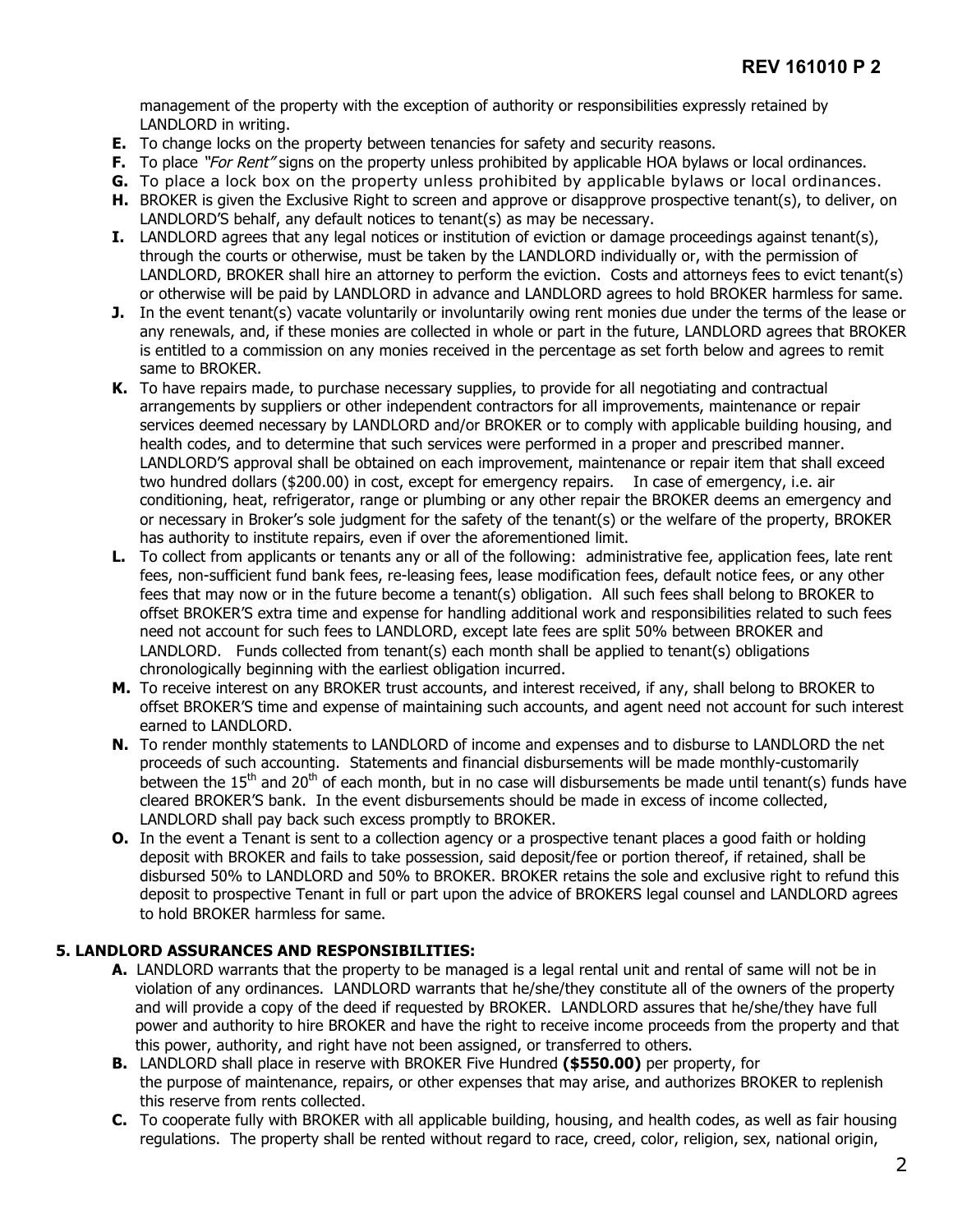age, disability, marital status, familial status, or sexual preferences.

**D.** To indemnify, defend, and save BROKER harmless to all costs, expenses, suits, claims, liabilities, damages, proceedings, or attorney's fees, including but not limited to those arising out of any injury or death to any person or persons or damage to any property of any kind whatsoever and to whomsoever belonging, including LANDLORD, in any way relating to the rental, leasing, and management of the property or the performance or exercise of any of the duties, obligations, powers, rights or authority granted to BROKER.

**6. INSURANCE/FEES/TAXES/CHARGES**: LANDLORD shall pay direct any condominium maintenance fees, taxes, insurance, mortgages, and other charges. LANDLORD agrees that they shall maintain public liability insurance coverage on the property at all times in an amount not less than \$100,000.00 per person and \$300,000.00 per occurrence and shall furnish BROKER with proof of insurance and a copy of the declaration page within 14 days of the execution of this agreement. LANDLORD agrees to name BROKER as an additional insured on all policies. LANDLORD agrees to pay BROKER an annual fee of \$50.00 if said insurance declaration page is not provided to BROKER. LANDLORD agrees to and does hereby indemnify and hold harmless BROKER, it's employees, agents and assigns, from any and all claims, suits, damages costs, losses and expenses arising from the management of the property and from any injury to persons and/or property occurring on or about the premises. LANDLORD agrees to indemnify BROKER for any damages suffered as a result of any lapse in or failure by LANDLORD to maintain insurance coverage.

**7. UTILITIES**: If allowed by law and unless otherwise agreed to by the parties, Tenant(s) are required to have telephone service, cable, electric service, water service and all other utilities in their own name. In any lease where the tenant(s) shall have use of the LANDLORD's utilities and be responsible for all or part of the bill(s), LANDLORD shall pay the entire bill in a timely manner and forward copies to this office for reimbursement. Under no circumstances shall LANDLORD cause the termination of these services and LANDLORD agrees to indemnify BROKER for any damages or litigation fees/cost incurred by BROKER if LANDLORD improperly terminates a utility service. BROKER will deduct bills to the extent of funds available and LANDLORD agrees that BROKER shall be in no way responsible for nonpayment of or theft of any utility service by tenant(s). If BROKER collects laundry money on behalf of an owner, a 50% fee of monies collected will be paid to the BROKER by the LANDLORD. If BROKER collects laundry money on behalf of the LANDLORD, a 50% fee of monies collected will be due to the BROKER by the LANDLORD.

**8. CONDOMINIUM/HOMEOWNERS ASSOCIATIONS**: In a condominium unit, the lease shall be subject to the Declaration of Condominium pertaining thereto and the rules and regulations of the Association and Board of Directors there under and, further, the LANDLORD shall be responsible for providing BROKER with all current rules and regulations, and for payment of any recreation, land, and/or other fees, fines levied by the association, or assessments and LANDLORD agrees to indemnify BROKER for payment of same. In the event the tenant(s) fail to comply with the rules and regulations and the association or board levies fines or assessments against the LANDLORD, LANDLORD agrees that BROKER is in no way liable for the payment of any fees, fines, or assessments.

**9. FURNISHINGS/WARRANTIES**: The LANDLORD shall deliver a copy of the furnishings inventory if furnished or, in the alternate, pay the BROKER \$30.00 to provide same. (The \$30.00 fee is subject to change with notification by first class mail). It is LANDLORD's responsibility to keep the inventory current. LANDLORD is also to deliver copies to BROKER of any Service Contracts or Warranties that exist, if any. If no Warranties or Service Contracts are received at the time this agreement is executed, BROKER shall assume none exist. LANDLORD will provide four (4) full sets of keys plus two (2) mail keys (if applicable) to the BROKER. In unfurnished units, LANDLORD will provide window treatments/basic blinds and screens for windows and doors (if applicable) and their hardware or authorize BROKER to purchase and install same.

**10. DAMAGES or MISSING ITEMS**: BROKER is not responsible for damage to the premises or items missing, switched out, lost or damaged under any circumstances, including but not limited to, theft, vandalism or negligence of tenant(s) or their guests. In furnished units, an inventory will be checked by BROKER at departure. In the event tenant(s) damage the premises or owes any monies to the LANDLORD, BROKER is given the exclusive authority to determine in its professional judgment the amount due, charge the Tenant accordingly and/or settle with the tenant(s) upon advice of BROKER'S legal counsel. Broker is given the power to make claims upon the security deposit on behalf of Landlord and Broker shall not be held liable for any failure to make claim(s) on any damages which were not readily apparent to Broker.

**11. OFFICE SERVICES AT OPTION TO LANDLORD:** Broker provides direct deposit free of charge to deposit funds into LANDLORD'S account. LANDLORD may request a paper check mailed at \$10 per check. BROKER provides online statements free of charge with a specific log-in ID, which are to be run from the  $16<sup>th</sup>$  to the  $15<sup>th</sup>$  of the months. Documents available and older than 3 months may be emailed for \$1 per document page or mailed at \$5 per document page.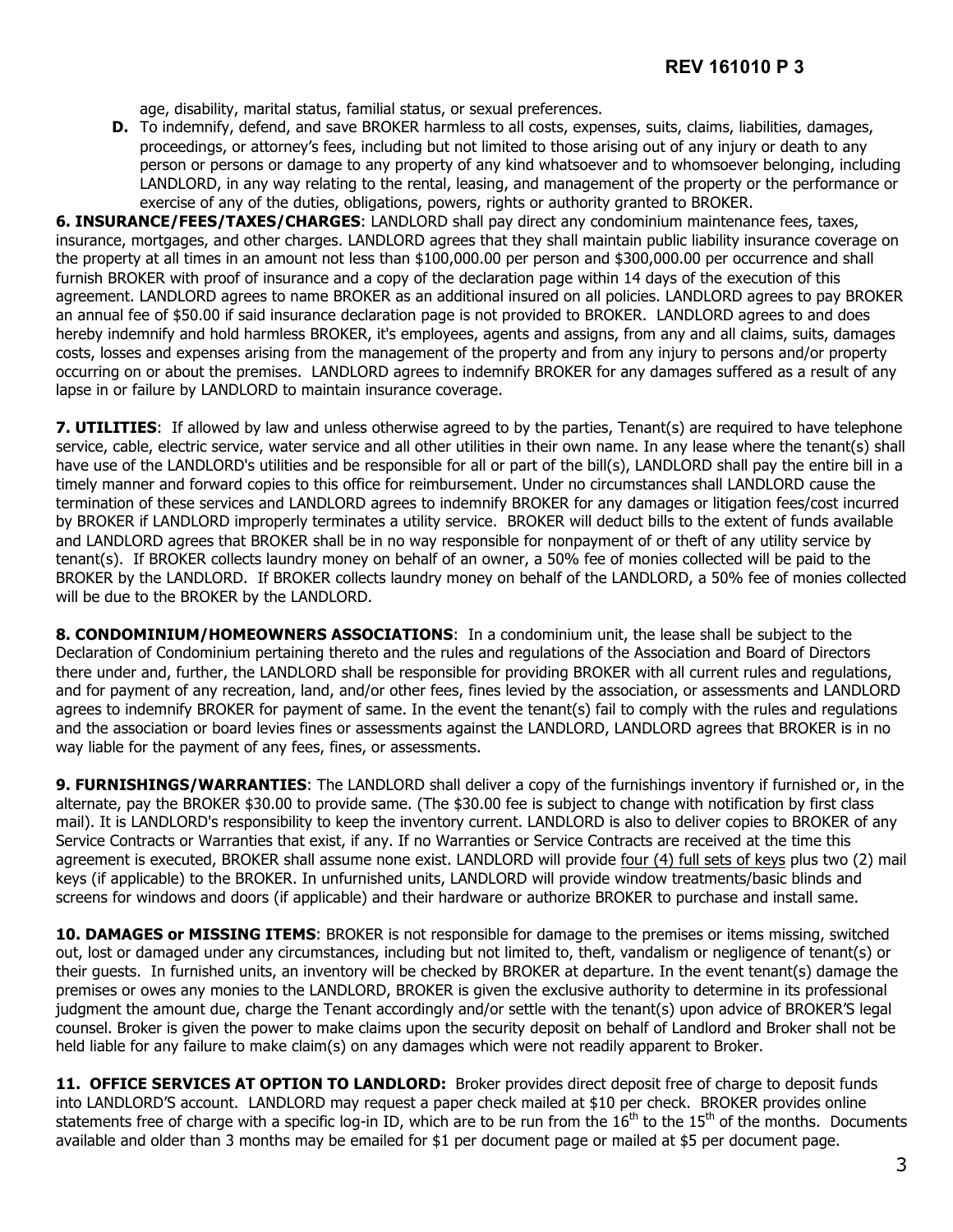**12. BROKER COMPENSATION**: BROKER shall be entitled to a rental commission from all rent monies collected and shall retain any charges deemed "additional rent" or fees in the lease agreement.

- **A. START UP FEE:** There is no start-up fee with All County.
- **B. FOR LEASING (with management services):**
	- a. **LEASING:** Upon BROKER filling a vacancy with an approved tenant, a one-time Leasing fee of ½ of a full month's rent or a minimum of \$500, whichever is greater. THIS IS A ONE-TIME MANDATORY FEE, which covers a wide variety of services such as advertising, showing vacant unit(s), fully computerized system, arranging for and supervising repairs, inspections, collection and payment of applicable local and state taxes from funds received from tenant(s), preparation of Federal Form  $#$ 1099, etc.
	- b. **LEASE EXTENSIONS:** In the event there is a new lease entered into by a current tenant, a Lease Renewal fee of **\$300** is due upon execution. In the event LANDLORD agrees to any lease with a contracted term over 1 year, an additional Lease Extension fee of \$300 is due upon execution above and beyond Leasing or Renewal Fee.
	- c. **LEASE GUARANTEE:** If a tenant has been qualified by BROKER and defaults within the first 6 months of original lease term, BROKER agrees not to charge a leasing fee. If a tenant has been qualified by BROKER and defaults within 7 to 9 months of original lease term, BROKER agrees to reduce leasing fee by one half (1/2) when re-leasing property.
- **C. FOR MANAGEMENT:** The management fee will be 10% of all rents received or a minimum of \$100.00 per month, whichever is greater. This fee is collected ONLY when rents are collected that month, so if no money is collected, no fees are charged. This 10% fee is collected also on any money received by tenants to pay for charges such as utilities, repair damages, concessions to the tenant for hotel, etc.
- **D. MAINTENANCE SURCHARGES:** There is no mark-up of any bill paid on behalf of the LANDLORD by BROKER.
- **E. COMPETITOR MATCH:** We will match our competitors' contracts within 20 miles of our office. Subject to verification & prudence.
- **F. PRE-EXISTING CONDITION COORDINATION:** As BROKER typically does not receive any compensation while a unit is vacant, in the event the property requires extensive amount of effort prior to placing the property on the market, either due to pre-existing conditions or from damages caused by a tenant BROKER did not procure, LANDLORD agrees to pay BROKER a one-time fee based on the following schedule:

Up to 2 contractor bids: Free. (Example: Minor handyman items, paint, and carpet).

 For 3 or up to 4 contractor bids: ½ on one full month's rent or a minimum of \$400, whichever is greater. Handling the eviction legal paperwork (of the courts and an attorney) of any tenant not procured by BROKER, LANDLORD agrees to pay BROKER a flat fee of \$300.

 BROKER will not place a tenant using government assisted housing vouchers on a vacancy, unless LANDLORD explicitly requests it, and if so LANDLORD agrees to pay BROKER a fee of \$250 for handling paperwork and inspections with the government assisted housing authority. An additional fee of \$150 will be charged to the LANDLORD for lease renewals for government assisted housing in addition to the lease extension/renewal fee.

### **G. IF BROKER IS LEASING ONLY, NOT MANAGING (aka: EARLY TERMINATION OPTION)**

- a. A **\$250 advertising fee** must be paid to BROKER upfront, before advertising will start.
- b. Upon BROKER filling a vacancy with an approved tenant, a one-time leasing fee of a full month's rent will be due from LANDLORD. This will cover a wide variety of services such as showing the vacant unit, collecting applications, screening all prospects, full lease execution, confirmation of utility transfers, collection of security deposit, closing out of the account.
- **H. TRANSACTIONAL SALE:** In the event the property, in part or whole, shall be offered for sale to a tenant or buyer procured by BROKER at anytime, even after tenancy has been terminated and even after the management agreement has been terminated and for the following 12 months of such, LANDLORD agrees to pay BROKER a commission equal to 6% of the gross sales price of the property upon closing of any such sale.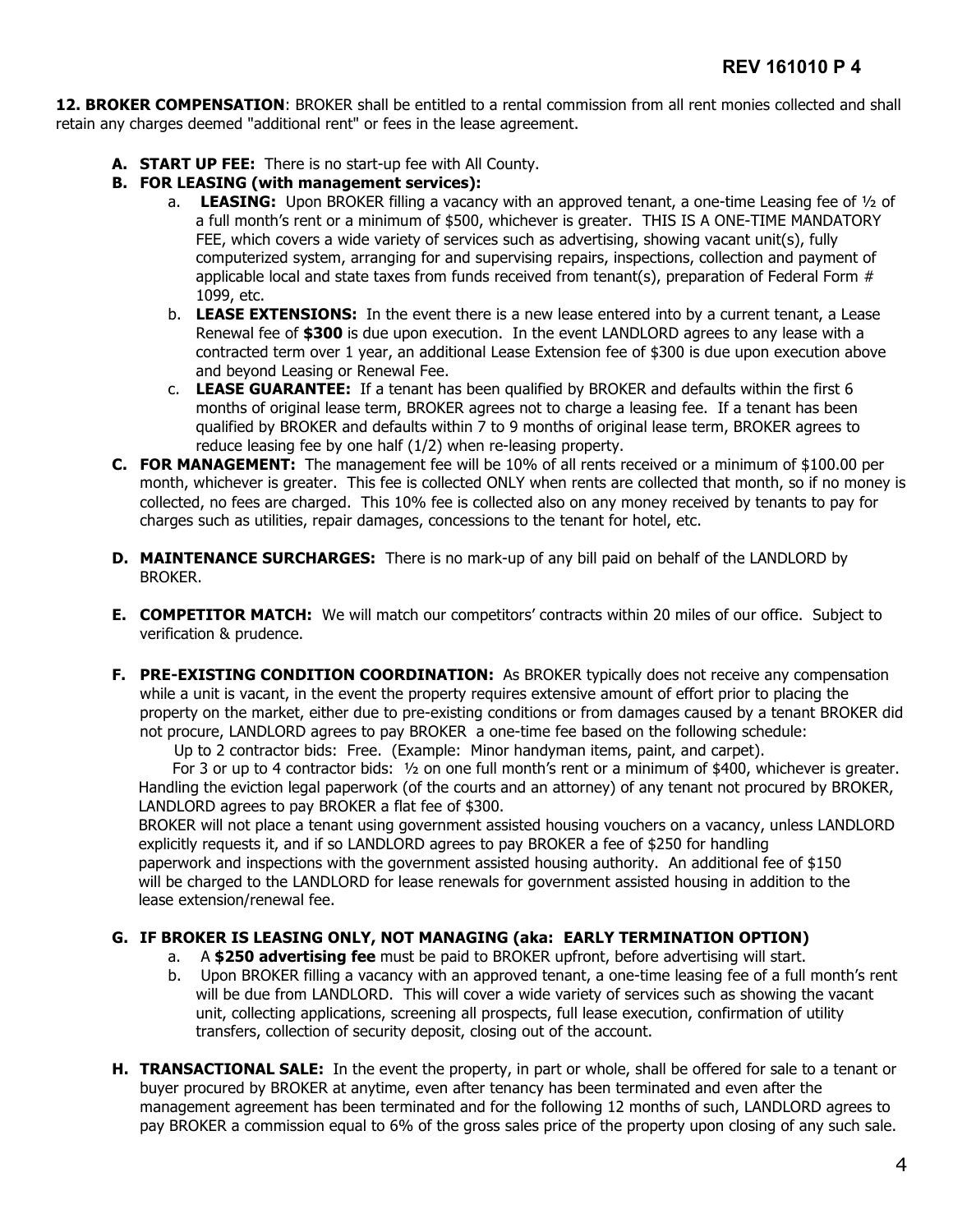### **REV 161010 P 5**

**13. POWER OF ATTORNEY:** LANDLORD(s) hereby grant Broker, its agents, successors and assigns the authority and power of attorney to sign leases and other documents pertaining to the management of the property on behalf of and in place of LANDLORD(s). LANDLORD(s) hereby agree that they will be bound by such signature of BROKER, its agents, successors and assigns as if LANDLORD had signed the lease or other pertaining documents. LANDLORD(s) signature on this agreement authorizes BROKER to assume power of attorney.

**14. TERMINATION:** Termination by LANDLORD is effective 30 days after when actually physically received by BROKER. In the event this agreement is terminated by LANDLORD or BROKER, the BROKER's rights provided for in paragraph 13 shall survive such termination for a period not to exceed 30 days (termination period). BROKER reserves the right to cancel the management agreement immediately with written or verbal notice. All monies expended by BROKER shall be paid to BROKER prior to this cancellation and BROKER is authorized to withhold any sums owed to BROKER from monies held prior to the final disbursement to LANDLORD. For any lease that is executed within 120 days of termination, LANDLORD shall pay to BROKER an amount equal to one full month's rent plus a \$250 advertising fee. LANDLORD agrees to pay a \$250 cancellation fee if no tenant is placed in a property within four (4) months of the execution date of this agreement.

**15. NOTICES**: Whenever any notice is required in this agreement or desire to communicate formally or legally by LANDLORD to BROKER, notice must be in writing and mailed certified or return receipt requested to the address as indicated hereafter, and deemed delivered upon actual physical receipt thereof, not date of mailing.

| <b>BROKER:</b>                                                                     | All County Gator Property Management |            | Ph: 239-734-5300                  |     |  |
|------------------------------------------------------------------------------------|--------------------------------------|------------|-----------------------------------|-----|--|
|                                                                                    | 1110 Pine Ridge Rd., Suite 203       |            | Fax: 239-734-5310                 |     |  |
|                                                                                    | Naples, FL 34108                     |            | Email: contact@allcountygator.com |     |  |
| LANDLORD:                                                                          |                                      |            |                                   |     |  |
| <b>Print Name</b>                                                                  | Owner name (Printed)                 | Tax ID $#$ |                                   |     |  |
|                                                                                    | Owner name (Printed)                 | Tax $ID#$  |                                   |     |  |
|                                                                                    |                                      |            |                                   |     |  |
| Email Address: ___________                                                         |                                      |            |                                   |     |  |
|                                                                                    |                                      |            |                                   |     |  |
| Home Phone                                                                         | Work Phone                           |            | Cell Phone                        |     |  |
| List of Properties per Section 2:<br>Address (list all properties below this line) | City                                 | County     | <b>State</b>                      | Zip |  |